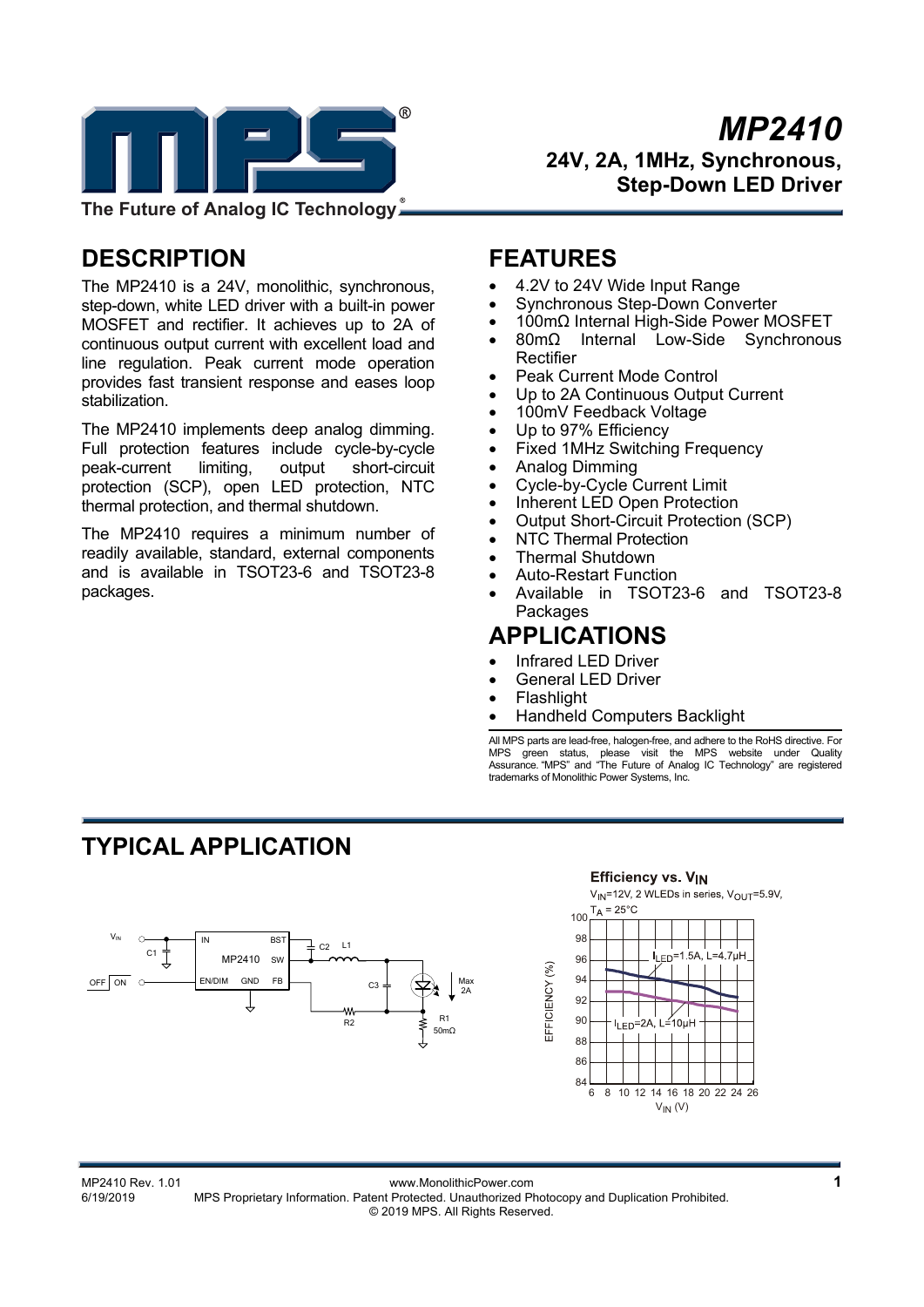

## **ORDERING INFORMATION**

| <b>Part Number</b> | Package  | <b>Top Marking</b> |
|--------------------|----------|--------------------|
| MP2410GJ*          | TSOT23-6 | See Below          |
| MP2410GJE**        | TSOT23-8 |                    |

\* For Tape & Reel, add suffix –Z (e.g. MP2410GJ–Z) \*\* For Tape & Reel, add suffix –Z (e.g. MP2410GJE–Z)

### **TOP MARKING (TSOT23-6)**

# **ALGY**

ALG: Product code of MP2410GJ Y: Year code

### **TOP MARKING (TSOT23-8)**

# **ALXY**

ALX: Product code of MP2410GJE Y: Year code

# **PACKAGE REFERENCE**



MP2410 Rev. 1.01 www.MonolithicPower.com **2** MPS Proprietary Information. Patent Protected. Unauthorized Photocopy and Duplication Prohibited. © 2019 MPS. All Rights Reserved.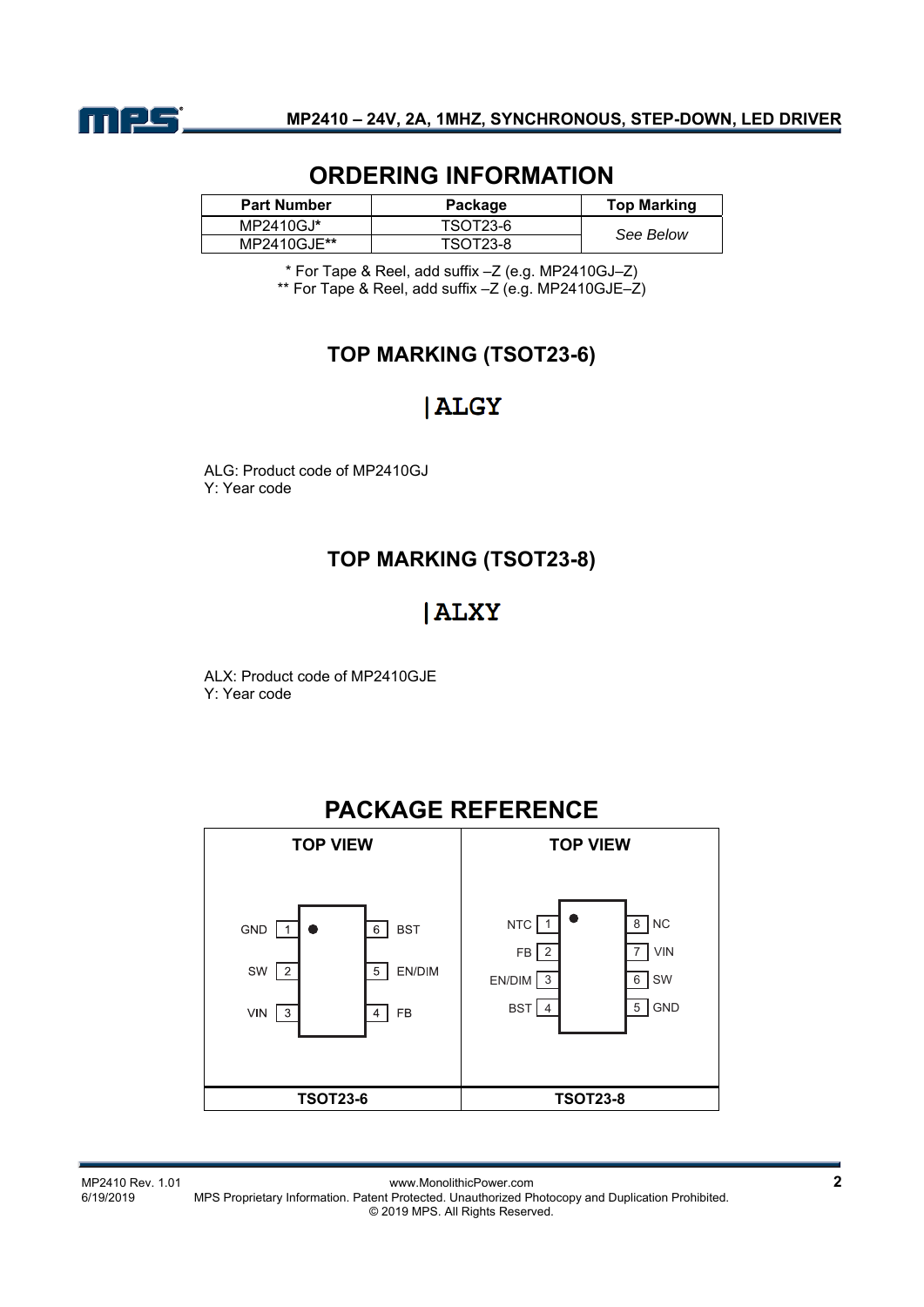

# **ABSOLUTE MAXIMUM RATINGS (1)**

| Continuous power dissipation ( $T_A = 25^{\circ}C$ ) <sup>(2)</sup> |  |
|---------------------------------------------------------------------|--|
|                                                                     |  |
|                                                                     |  |
|                                                                     |  |
|                                                                     |  |
|                                                                     |  |
| ESD capability human body mode  2.0kV                               |  |

#### *Recommended Operating Conditions* **(3)**

Supply voltage (VIN) ......................... 4.2V to 24V Operating junction temp. (T<sub>J</sub>).....-40°C to 125°C

| Thermal Resistance $^{(4)}$ $\theta_{JA}$ $\theta_{JC}$ |  |  |
|---------------------------------------------------------|--|--|
|                                                         |  |  |
|                                                         |  |  |

#### **NOTES:**

- 2) The maximum allowable power dissipation is a function of the maximum junction temperature  $T_J$  (MAX), the junction-toambient thermal resistance θJA, and the ambient temperature TA. The maximum allowable continuous power dissipation at any ambient temperature is calculated by  $P_D$  (MAX) = (TJ) (MAX)-TA)/θJA. Exceeding the maximum allowable power dissipation produces an excessive die temperature, causing the regulator to go into thermal shutdown. Internal thermal shutdown circuitry protects the device from permanent damage.
- 3) The device is not guaranteed to function outside of its operating conditions.
- 4) Measured on JESD51-7, 4-layer PCB.

<sup>1)</sup> Exceeding these ratings may damage the device.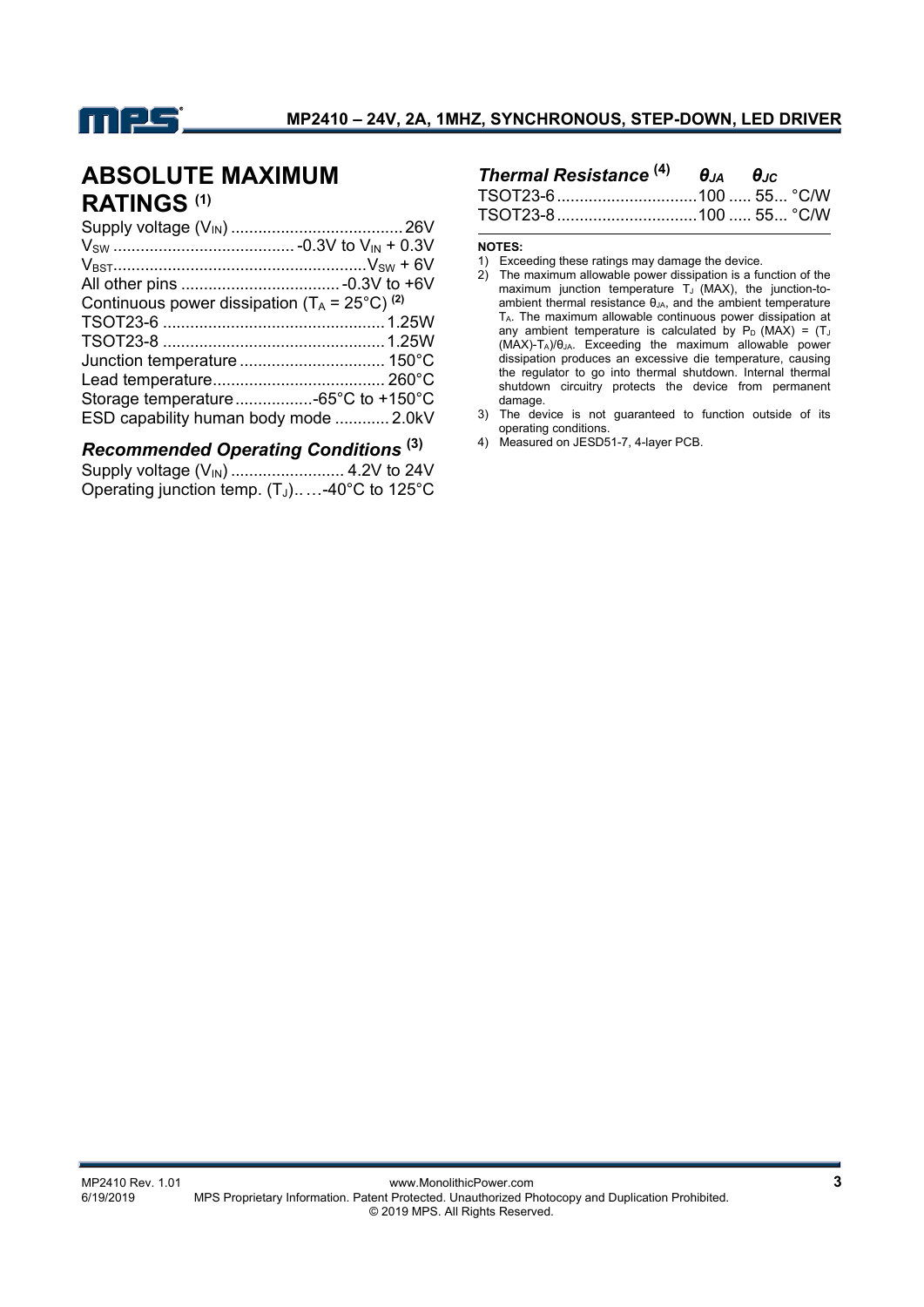

# **ELECTRICAL CHARACTERISTICS**

Typical values are V<sub>IN</sub> = 12V, T<sub>J</sub> = 25°C, unless otherwise noted. Minimum and maximum values are at V<sub>IN</sub> = 12V, T<sub>J</sub> = -40°C to +125°C, unless otherwise noted, guaranteed by characterization.

| <b>Parameters</b>                  | <b>Symbol</b>         | <b>Condition</b>                        | Min    | <b>Typ</b>  | <b>Max</b>              | <b>Units</b> |
|------------------------------------|-----------------------|-----------------------------------------|--------|-------------|-------------------------|--------------|
| <b>Supply Voltage</b>              |                       |                                         |        |             |                         |              |
| Operating range                    | <b>V<sub>IN</sub></b> | After turn on                           | 4.2    |             | 24                      | $\vee$       |
| Turn on threshold                  | $V_{IN\_ON}$          | V <sub>IN</sub> rising edge             | 3.5    | 3.7         | $\overline{\mathbf{4}}$ | V            |
| Hysteretic voltage                 | $V_{IN\_HYS}$         |                                         |        | 0.12        |                         | $\vee$       |
| <b>Supply Current</b>              |                       |                                         |        |             |                         |              |
| Shutdown current                   | $I_{SD}$              | $V_{EN} = 0V$                           |        | 10          | 50                      | μA           |
| Quiescent current                  | $I_{\mathsf{Q}}$      | $V_{EN}$ = 2V, $V_{FB}$ = 200mV         |        | 0.9         | 1.1                     | mA           |
| <b>Enable and Dimming (EN/DIM)</b> |                       |                                         |        |             |                         |              |
| EN/DIM off threshold               | VEN_OFF               | <b>VEN/DIM falling edge</b>             | 0.27   | 0.31        | 0.35                    | V            |
| EN/DIM on threshold                | VEN ON                | V <sub>EN/DIM</sub> rising edge         | 0.545  | 0.59        | 0.635                   | $\vee$       |
| Turn off delay time                | toff_DELAY            |                                         | 16     | 22          | 28                      | ms           |
| EN/DIM pull-up current             | <b>EN/DIM</b>         | $V_{EN} = 0V$                           | 2.8    | 3.8         | 5.3                     | μA           |
| Max analog dimming threshold       | VADIM_MAX             | Theoretically, $V_{FB} = 100 \text{mV}$ | 1.31   | 1.44        | 1.57                    | V            |
| Min analog dimming threshold       | VADIM_MIN             | $V_{FB} = 5mV$                          | 0.63   | 0.7         | 0.78                    | $\vee$       |
| Feedback (FB)                      |                       |                                         |        |             |                         |              |
| Feedback voltage                   | <b>VFB</b>            | $4.2V \leq V_{IN} \leq 24V$             | 93     | 100         | 107                     | mV           |
| Feedback current                   | IFB                   | $V_{FB} = 150mV$                        |        | 30          | 75                      | nA           |
| <b>Power Switch</b>                |                       |                                         |        |             |                         |              |
| High-side MOSFET on                | $R_{DS(ON)_H}$        | $V_{IN} = 5.0V$                         |        | 100         | 170                     | $m\Omega$    |
| resistance                         |                       | $V_{IN} = 4.2V$                         |        | 110         | 180                     | $m\Omega$    |
| Low-side synchronous rectifier     |                       | $V_{IN} = 5.0V$                         |        | 80          | 140                     | $m\Omega$    |
| switch on resistance               | $R_{DS(ON)\_L}$       | $V_{IN} = 4.2V$                         |        | 90          | 150                     | mΩ           |
| Switch leakage                     | Isw_LKG               | $V_{EN} = 0V$ , $V_{SW} = 0V$           |        |             | 1                       | μA           |
| High-side current limit            | ILIMIT_H              | When high-side switch turns<br>on       | 3.5    | 5           | 6.6                     | A            |
| Low-side current limit             | ILIMIT_L              | When low-side switch turns<br>on        | $-890$ | $-630$      | $-330$                  | mA           |
| OCP current threshold              | locp                  | Both for high-side and low-<br>side     | 3.6    | 5.5         | $\overline{7}$          | A            |
| Oscillator frequency               | $f_{SW}$              | $V_{FB} = 80mV$                         | 0.8    | $\mathbf 1$ | 1.2                     | <b>MHz</b>   |
| Maximum duty cycle                 | $D_{MAX}$             | $V_{FB} = 80mV$                         | 90     | 94          |                         | $\%$         |
| Minimum on time                    | ton min               |                                         |        | 70          |                         | ns           |
| <b>Restart Timer</b>               |                       |                                         |        |             |                         |              |
| Hiccup timer at fault condition    | <b>t</b> start        |                                         |        | 2.4         |                         | ms           |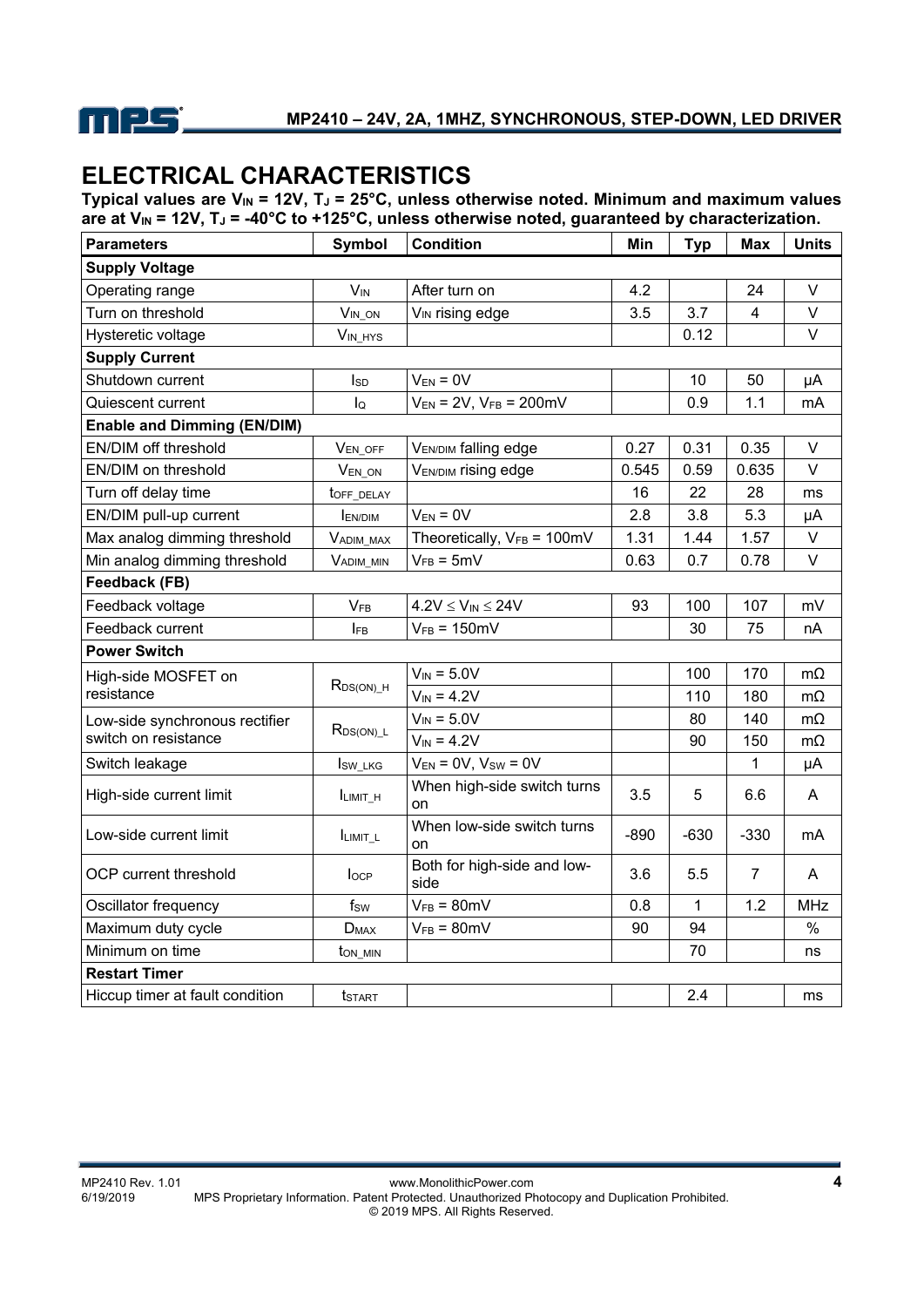

# **ELECTRICAL CHARACTERISTICS** *(continued)*

Typical values are  $V_{IN}$  = 12V, T<sub>J</sub> = 25°C, unless otherwise noted. Minimum and maximum values are at V<sub>IN</sub> = 12V, T<sub>J</sub> = -40°C to +125°C, unless otherwise noted, guaranteed by characterization.

| Parameters                        | Symbol                            | <b>Condition</b>              | Min  | Typ  | <b>Max</b> | <b>Units</b> |
|-----------------------------------|-----------------------------------|-------------------------------|------|------|------------|--------------|
| Bootstrap                         |                                   |                               |      |      |            |              |
| Bias voltage for high-side driver | V <sub>BST</sub> -V <sub>SW</sub> | $5.5V \leq V_{IN} \leq 24V$   | 4.8  | 5.1  | 5.5        | $\vee$       |
|                                   |                                   | $V_{IN} = 4.2V$               | 3.6  |      |            | V            |
| <b>NTC</b>                        |                                   |                               |      |      |            |              |
| High-threshold voltage            | V <sub>H</sub> NTC                | $V_{FB} = 95mV$               | 1.16 | 1.25 | 1.34       | V            |
| Low-threshold voltage             | <b>VL NTC</b>                     | $V_{FB} = 5mV$                | 0.76 | 0.82 | 0.88       | V            |
| Shutdown threshold                | V <sub>SD</sub> NTC               | V <sub>NTC</sub> falling edge | 0.34 | 0.41 | 0.47       | V            |
| Shutdown voltage hysteresis       | V <sub>SD_NTC_HYS</sub>           |                               | 55   | 110  | 185        | mV           |
| Pull-up current source            | <b>IPULL UP NTC</b>               |                               | 41   | 58   | 72         | μA           |
| Leakage current                   | <b>INTC LKG</b>                   |                               |      |      |            | μA           |
| <b>Thermal Shutdown</b>           |                                   |                               |      |      |            |              |
| Thermal shutdown threshold (5)    | $T_{SD}$                          |                               |      | 150  |            | $^{\circ}C$  |
| Thermal shutdown hysteresis (5)   | <b>T</b> <sub>HYS</sub>           |                               |      | 60   |            | $^{\circ}C$  |

**NOTE:** 

5) Guaranteed by characterization.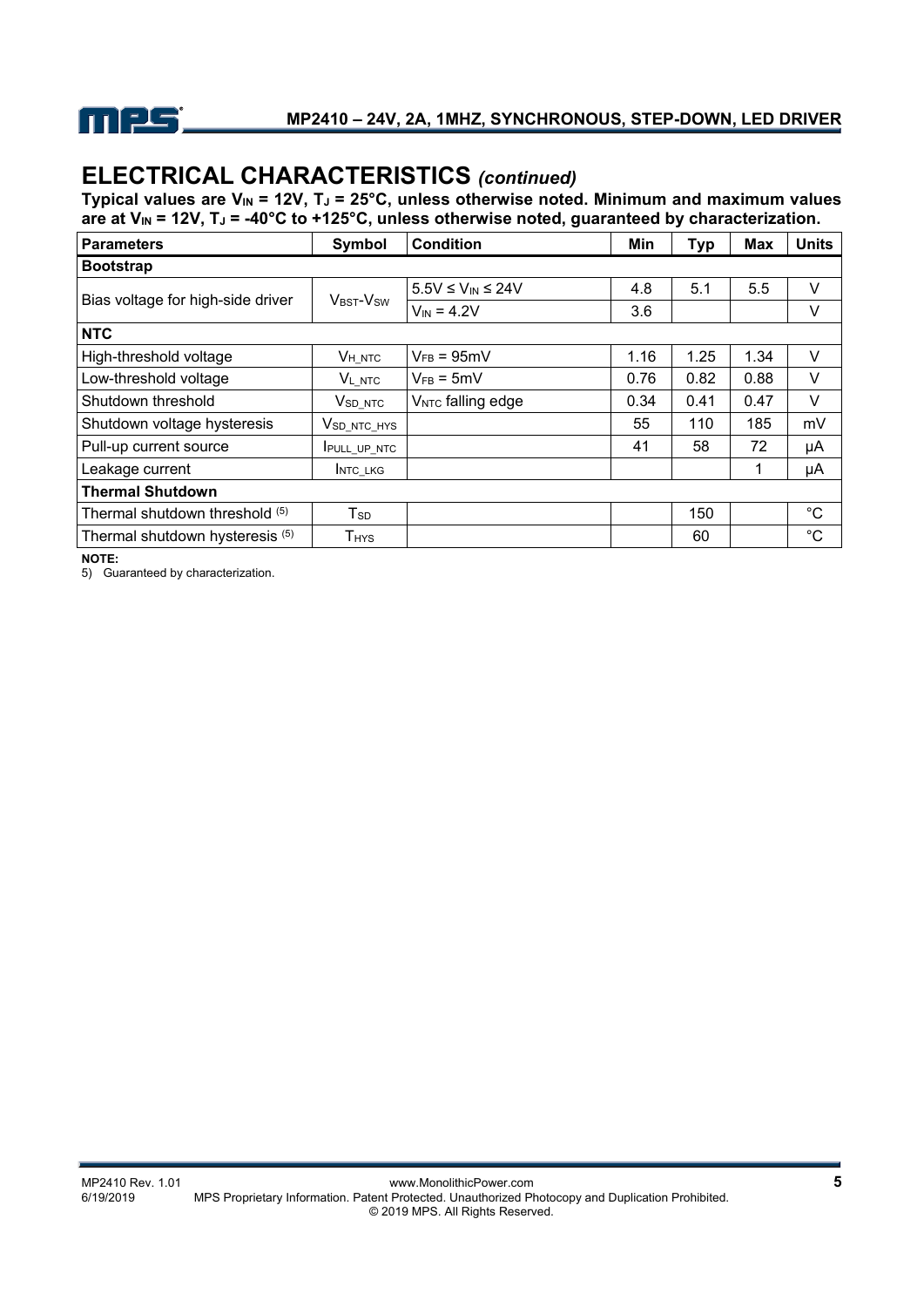

### **TYPICAL PERFORMANCE CHARACTERISTICS**

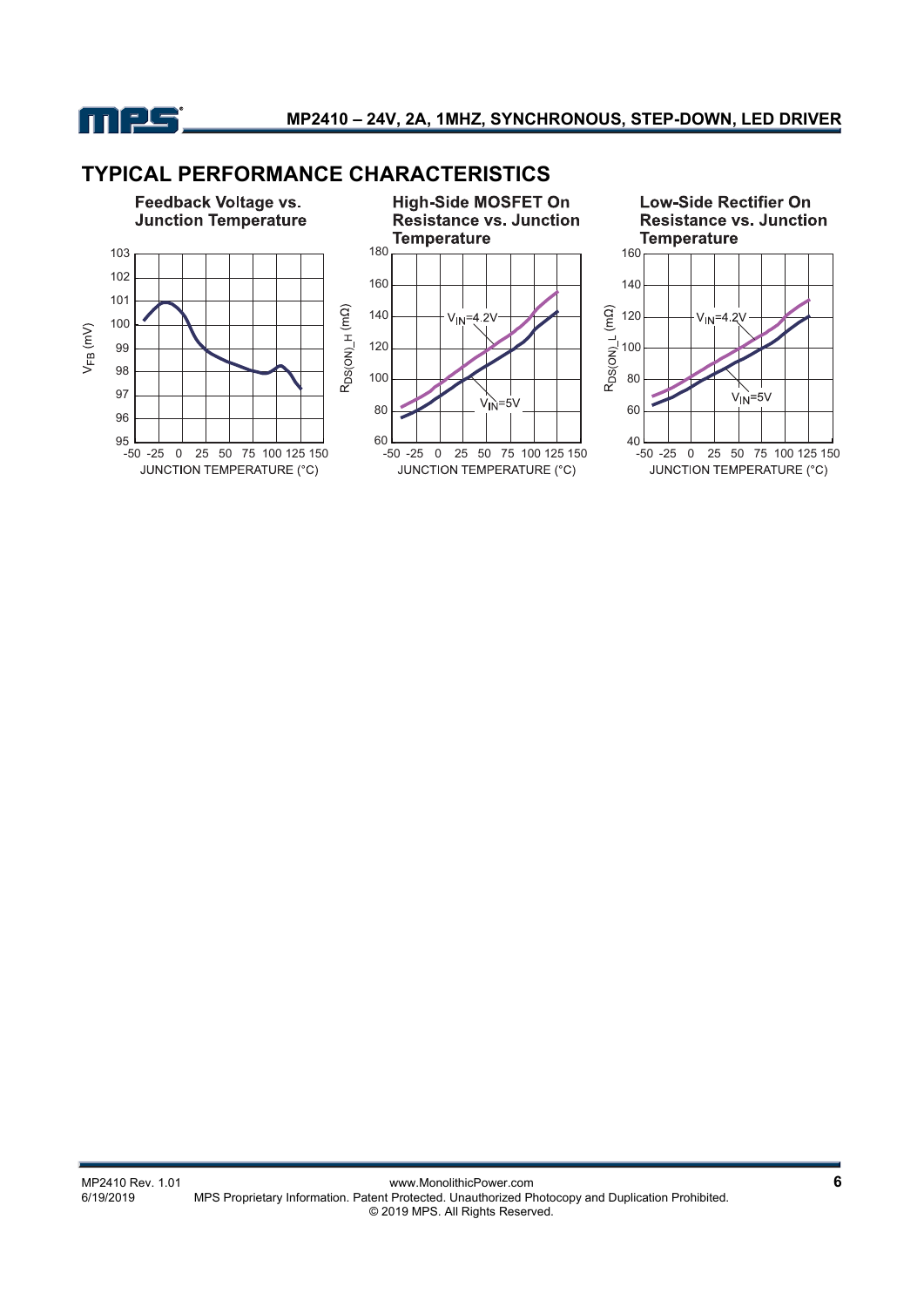

# **TYPICAL PERFORMACE CHARACTERISTICS** *(continued)*

**Performance waveforms are tested on the evaluation board.** 

 $V_{IN}$  = 12V, 2 WLEDs in series,  $V_{OUT}$  = 5.9V,  $I_{LED}$  = 1.5A, L = 4.7 $\mu$ H, T<sub>A</sub> = 25°C, unless otherwise **noted.**



-OAD REGULATION (%) 0.2 0.0 -0.2  $V_{IN}$ =12V -0.4 -0.6  $-0.8$   $\frac{1}{0}$ 0 1 2 3 4 5 6 7 8 9 10 11





 $V<sub>NTC</sub>$  LEVEL (V)

0.3 0.5 0.7 0.9 1.1 1.3 1.5

 $0.0$   $0.3$  0.5

0.2 0.4 0.6 0.8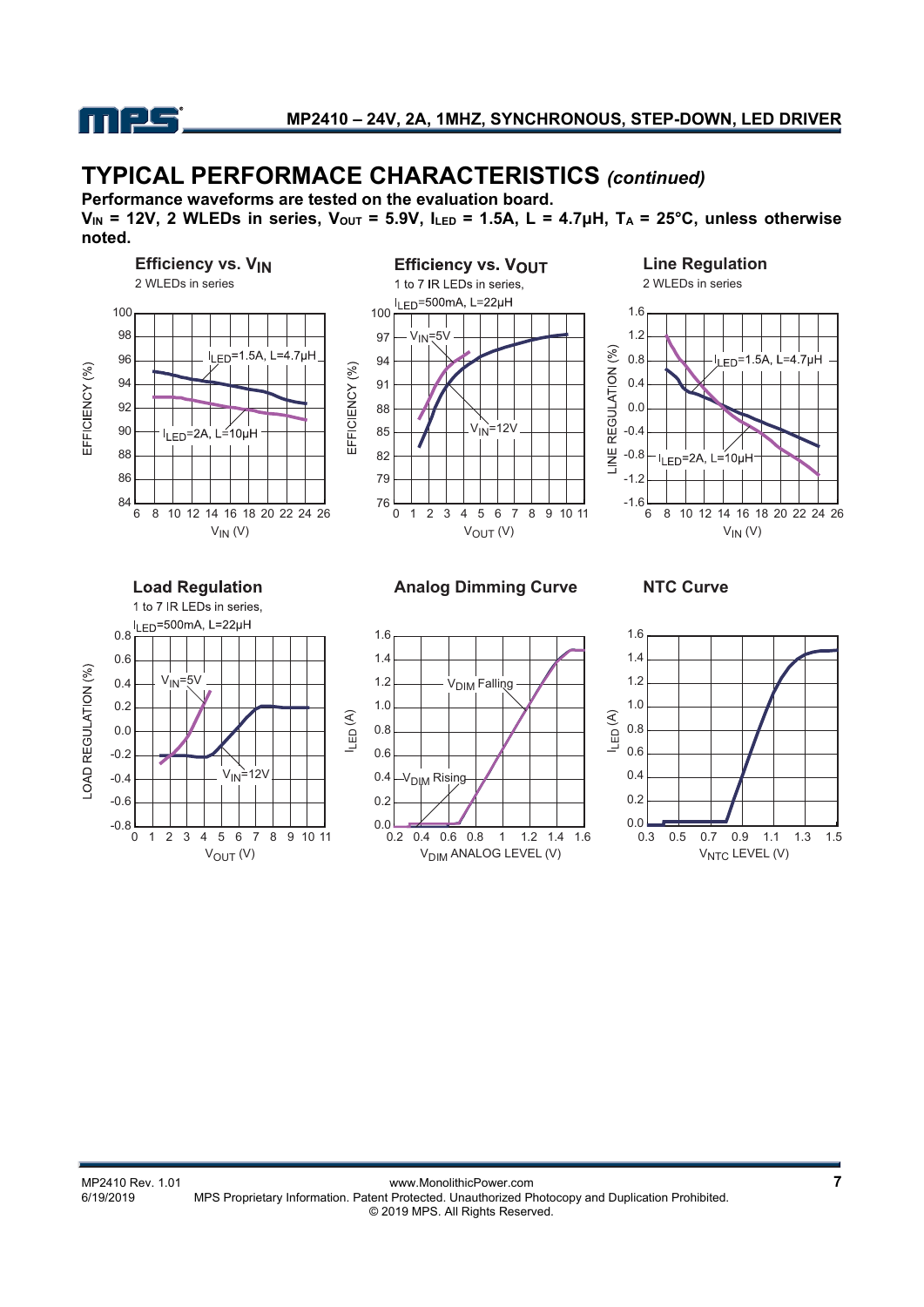

# **TYPICAL PERFORMACE CHARACTERISTICS** *(continued)*

**Performance waveforms are tested on the evaluation board.** 

**V<sub>IN</sub>** = 12V, 2 WLEDs in series, V<sub>OUT</sub> = 5.9V, I<sub>LED</sub> = 1.5A, L = 4.7μH, T<sub>A</sub> = 25°C, unless otherwise **noted.**



Weiter Power.com www.MonolithicPower.com<br>6/19/2019 MPS Proprietary Information. Patent Protected. Unauthorized Photocopy and Duplication Prohibited. MPS Proprietary Information. Patent Protected. Unauthorized Photocopy and Duplication Prohibited. © 2019 MPS. All Rights Reserved.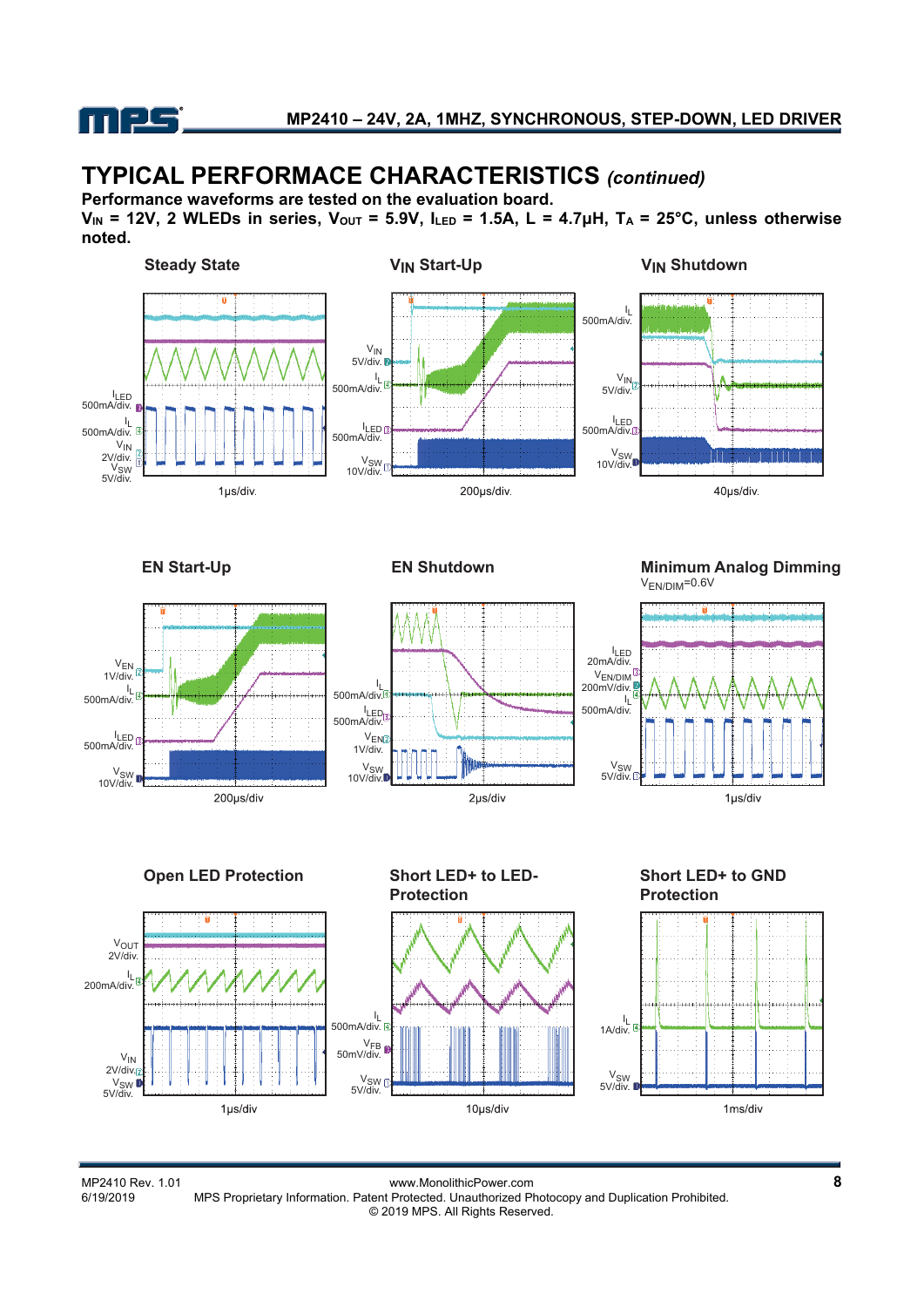

### **PIN FUNCTIONS**

| Pin#            |                 |             |                                                                                                                                                                                                                                                                                                                  |  |
|-----------------|-----------------|-------------|------------------------------------------------------------------------------------------------------------------------------------------------------------------------------------------------------------------------------------------------------------------------------------------------------------------|--|
| <b>TSOT23-6</b> | <b>TSOT23-8</b> | <b>Name</b> | <b>Description</b>                                                                                                                                                                                                                                                                                               |  |
| 1               | 5               | <b>GND</b>  | <b>Ground.</b> GND is the voltage reference for the regulated output voltage. Give<br>careful consideration to GND during layout.                                                                                                                                                                                |  |
| 2               | 6               | <b>SW</b>   | Switch output.                                                                                                                                                                                                                                                                                                   |  |
| 3               | 7               | <b>VIN</b>  | Supply voltage. The MP2410 operates on a 4.2V to 24V, unregulated input.<br>An input capacitor is needed to prevent large voltage spikes from appearing<br>at the input.                                                                                                                                         |  |
| 4               | $\overline{2}$  | FB          | Current sense feedback voltage. FB's internal reference voltage is 0.1V.                                                                                                                                                                                                                                         |  |
| 5               | 3               | EN/DIM      | On/off control input and dimming command input. Leaving EN/DIM<br>floating or applying a voltage higher than 0.59V on EN/DIM turns on the<br>MP2410. For analog dimming, when the EN/DIM voltage rises up from 0.7V to<br>1.44V, the output current changes from its min value to the full-scale LED<br>current. |  |
| 6               | 4               | <b>BST</b>  | <b>Bootstrap.</b> Connect a capacitor between SW and BST to form a floating<br>supply across the power switch driver. This capacitor is needed to drive the<br>power switch's gate above the supply voltage.                                                                                                     |  |
|                 | 1               | NTC         | LED temperature protection. Connect an NTC resistor from NTC to GND to<br>reduce the output current to protect the LED when the ambient temperature<br>rises up at high levels.                                                                                                                                  |  |
|                 | 8               | NC.         | No connection.                                                                                                                                                                                                                                                                                                   |  |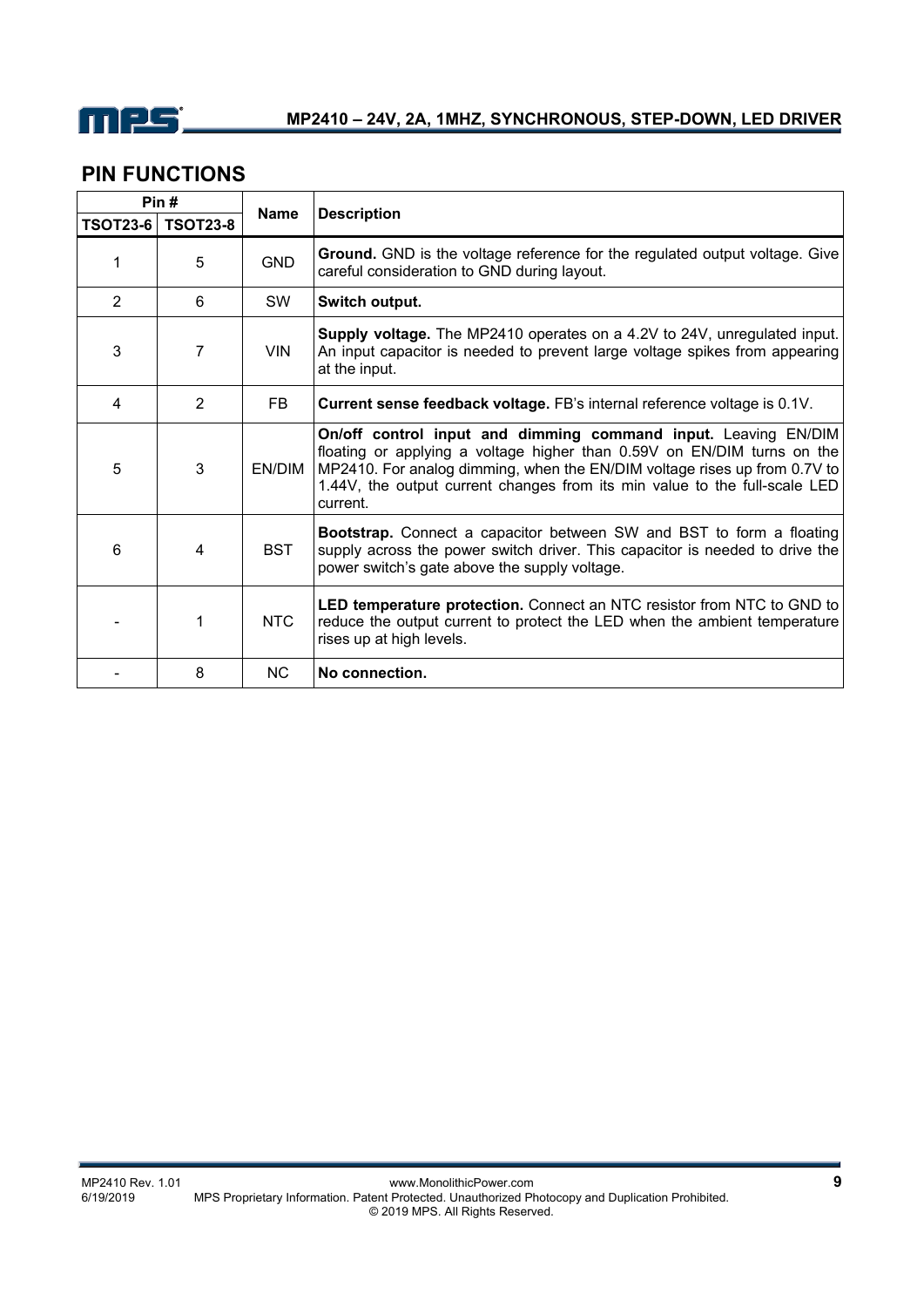

### **BLOCK DIAGRAM**



**Figure 1: Functional Block Diagram**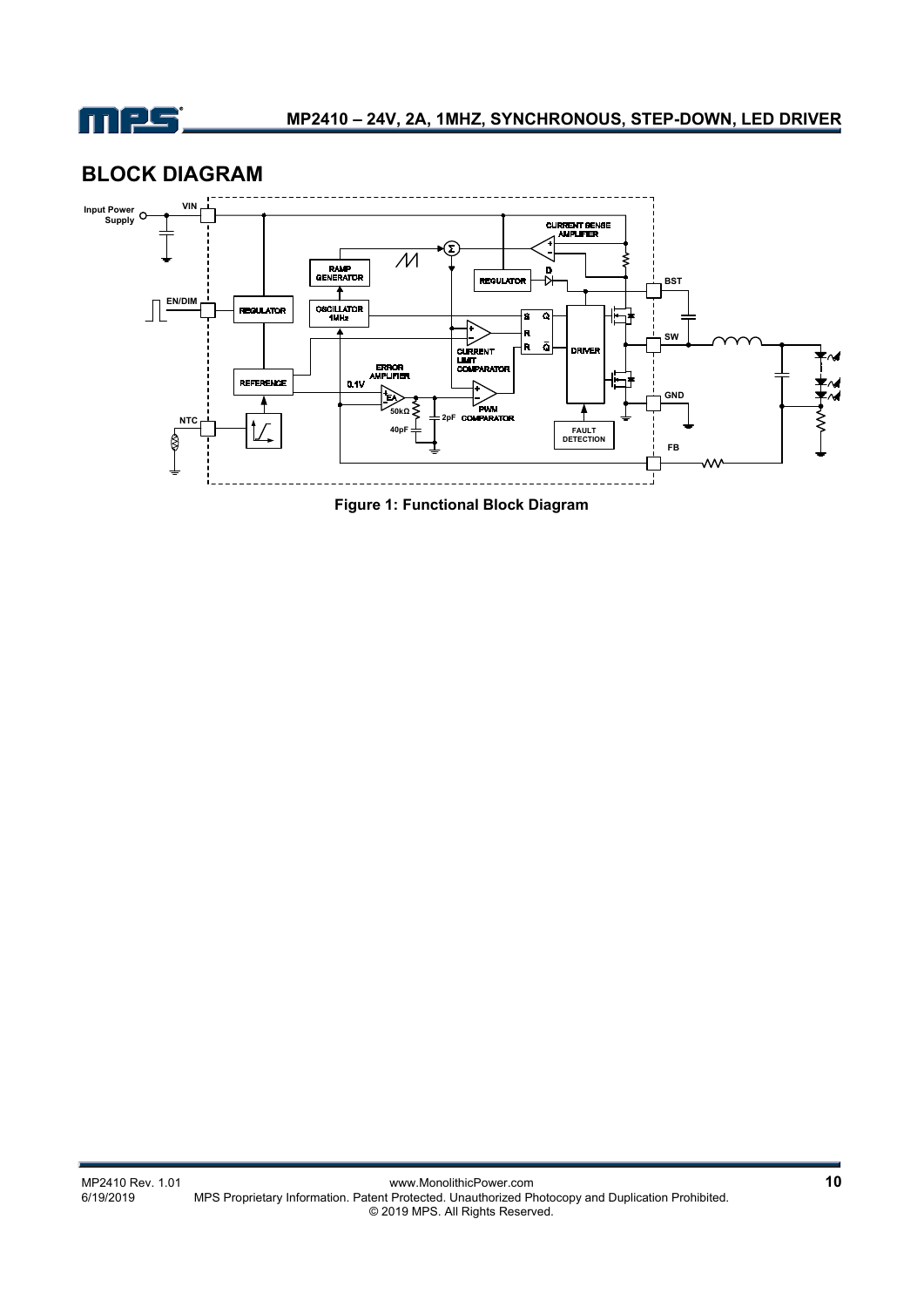### **OPERATION**

The MP2410 is a high-frequency, synchronous, rectified, step-down, switching mode LED driver with a built-in, internal power MOSFET and synchronous rectifier switch. The MP2410 offers a very high-performance solution that achieves up to 2A of continuous output LED current with excellent load and line regulation over a wide input supply range.

The MP2410 operates in a fixed 1MHz frequency and uses peak current control mode to regulate the output current. A new switching cycle is initiated by the internal clock at the beginning of every switching cycle.

The integrated high-side power MOSFET is turned on, and the inductor current rises linearly to provide energy to the load. The high-side power MOSFET remains on until its current reaches the value of the COMP level, which is the output of the internal error amplifier. The output voltage of the error amplifier depends on the difference of the output feedback and the internal, high-precision reference.

The high-side power switch remains off until the next clock cycle begins. After the high-side switch turns off, the low-side sync switch turns on, and the inductor current flows through the low-side switch. To prevent a shoot-through, a dead time is implemented to prevent the highside and low-side FETs from turning on at the same time.

When the duty cycle of one switching period reaches 94%, the current in the high-side power MOSFET cannot reach the COMP-set current value, and the high-side power MOSFET is forced to turn off.

#### **Under-Voltage Lockout (UVLO) and IC Start-Up/Shutdown Procedure**

Under-voltage lockout (UVLO) is implemented to prevent the chip from operating at an insufficient supply voltage. The MP2410 UVLO comparator monitors the output voltage of the internal regulator, which is supplied from  $V_{IN.}$ 

If both  $V_{IN}$  and EN/DIM are higher than their appropriate thresholds, the chip starts up. The reference block starts first to generate stable reference voltages and currents. The internal

regulator is then enabled. The regulator provides a stable supply for the remaining circuitries.

Three events can shut down the chip: EN/DIM low for longer than  $t_{OFF}$   $_{DELAY}$ ,  $V_{IN}$  drops below UVLO, and thermal shutdown. In the shutdown procedure, the signaling path is blocked first to prevent any fault triggering. The COMP voltage  $(V<sub>COMP</sub>)$  and the internal supply rail are then pulled down.

#### **Error Amplifier (EA)**

The internal, low, offset error amplifier compares the FB voltage with the internal 100mV reference and outputs a COMP voltage, which is inside of the chip and is used to control the high-side MOSFET peak current and regulate the output current.

#### **Internal Soft Start (SS)**

A soft start (SS) is implemented to prevent the converter output current from overshooting during start-up. When the chip starts, the internal circuitry generates a soft-start voltage that ramps up from 0V. The soft-start period lasts until the voltage on the soft-start capacitor exceeds the 0.1V reference voltage. At this point, the reference voltage takes over.

#### **Floating Driver and Bootstrap Charging**

The high-side, floating, power MOSFET driver is powered by an external bootstrap capacitor. The bootstrap capacitor voltage is regulated internally. During normal operation, a 5.1V bootstrap voltage is maintained between BST and SW.

#### **Enable and Dimming Control (EN/DIM)**

EN/DIM is a control pin that turns the regulator on and off and dims the output LED current through a DC signal. Leave EN/DIM floating or drive it high to turn on the MP2410. After EN/DIM is pulled low for  $t_{OFF-DELAY}$  (22ms, typically), the MP2410 is turned off. Figure 2 shows the control logic of EN/DIM.

MP2410 Rev. 1.01 www.MonolithicPower.com **11**

6/19/2019 MPS Proprietary Information. Patent Protected. Unauthorized Photocopy and Duplication Prohibited. © 2019 MPS. All Rights Reserved.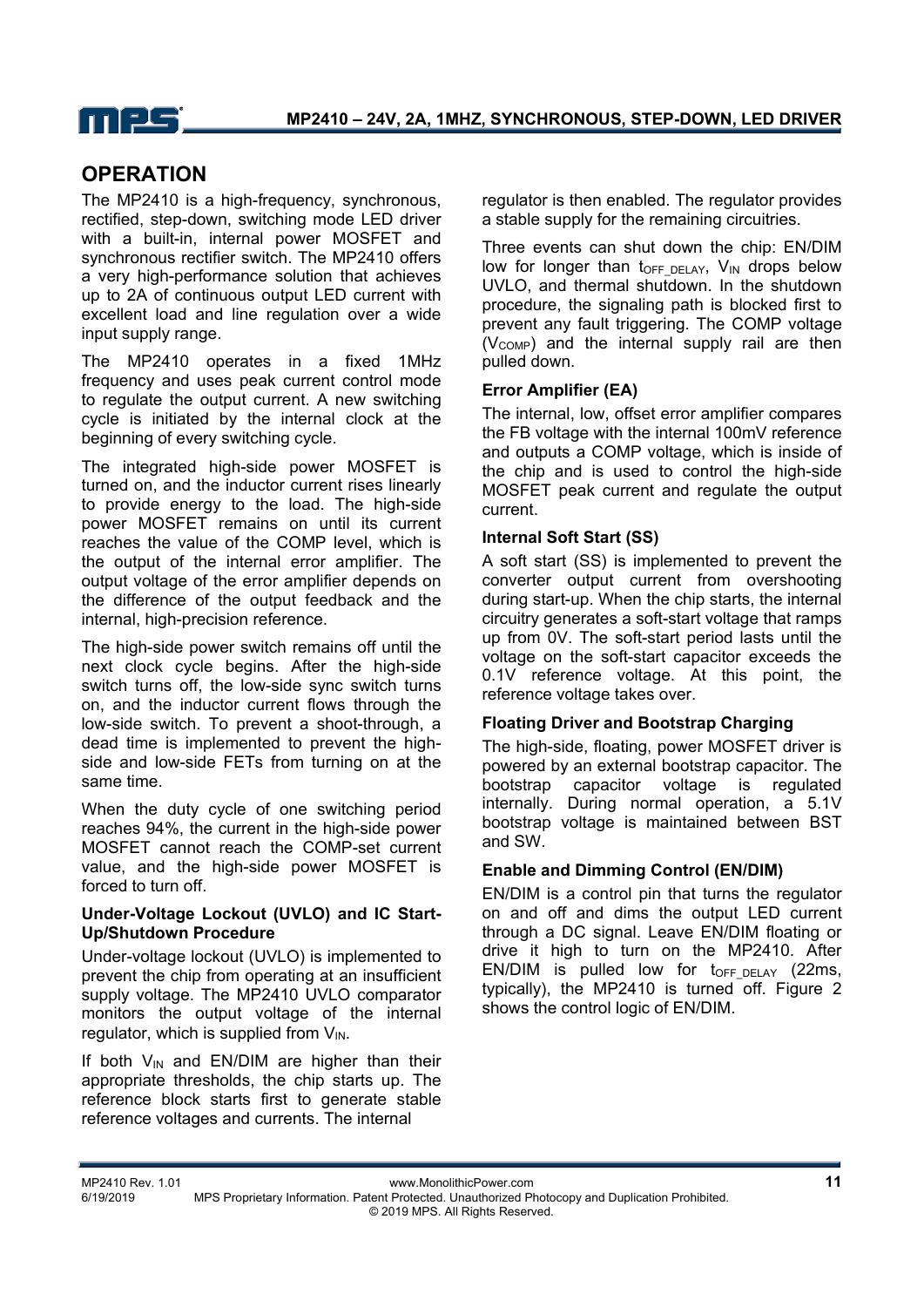



**Figure 2: EN/DIM Time Sequence** 

#### **Analog Dimming**

Apply a DC signal on EN/DIM to dim the MP2410 in analog dimming mode. When the voltage on EN/DIM is lower than  $V_{ADIM~MIN}$ , the LED current is regulated to the minimal scale. When the voltage on EN/DIM is between  $V_{ADIM~MIN}$  and  $V_{ADIM~MAX}$ , the LED current changes from the minimal scale to the full scale of the LED current. If the voltage on EN/DIM is higher than VADIM\_MAX, the maximum LED current is regulated.

Figure 3 shows the analog dimming curve. Due to the hysteretic of the EN/DIM on/off threshold, the chip remains at the minimal LED current longer at the  $V_{ENDIM}$  falling edge until  $V_{ENDIM}$  is lower than  $V_{ENOFF}$ . The dimming curve is the same in the linear dimming range.





#### **Open LED**

If the LED is open without a feedback signal, the MP2410 works at the maximum duty cycle, and the output voltage rises up close to the input voltage. Every power component operates at a safe state.

#### **LED Short-Circuit Protection (SCP)**

The MP2410 integrates LED short-circuit protection (SCP) circuitry. There are several features protecting the MP2410 from damage when an LED short circuit occurs.

The MP2410 features a cycle-by-cycle current limit to restrict the maximum current of the inductor. A protection mechanism monitors the FB level though an internal R-C filter. Once the FB level rises up to reach  $V_{FB}$   $_{BURSTAL}$ , the chip stops switching until the FB level drops to a lower value, and the system works in burst mode.

In the worst-case scenario, the LED is shorted to GND. If the cycle-by-cycle current-limit function cannot clamp the current overshoot sufficiently, then the current through both the high-side and low-side FETs is also monitored by over-current detector inside the chip. If this current is higher than the short-circuit threshold  $(I<sub>OCP</sub>)$ , the MP2410 treats this as a short-circuit condition.

When an over-current condition or short-circuit condition is detected, the MP2410 turns off both the high-side and low-side MOSFETs for 2.4ms and restarts. During this period,  $V_{COMP}$  is pulled down to ground, so the restart from the fault condition is also done with a soft start.

#### **Thermal Protection**

NTC provides LED thermal protection. An NTC resistor used to monitor the ambient temperature can be connected to NTC directly. There is an internal current source flowing out of NTC. The corresponding voltage is generated on the external NTC resistor and the LED current changes (see Figure 4).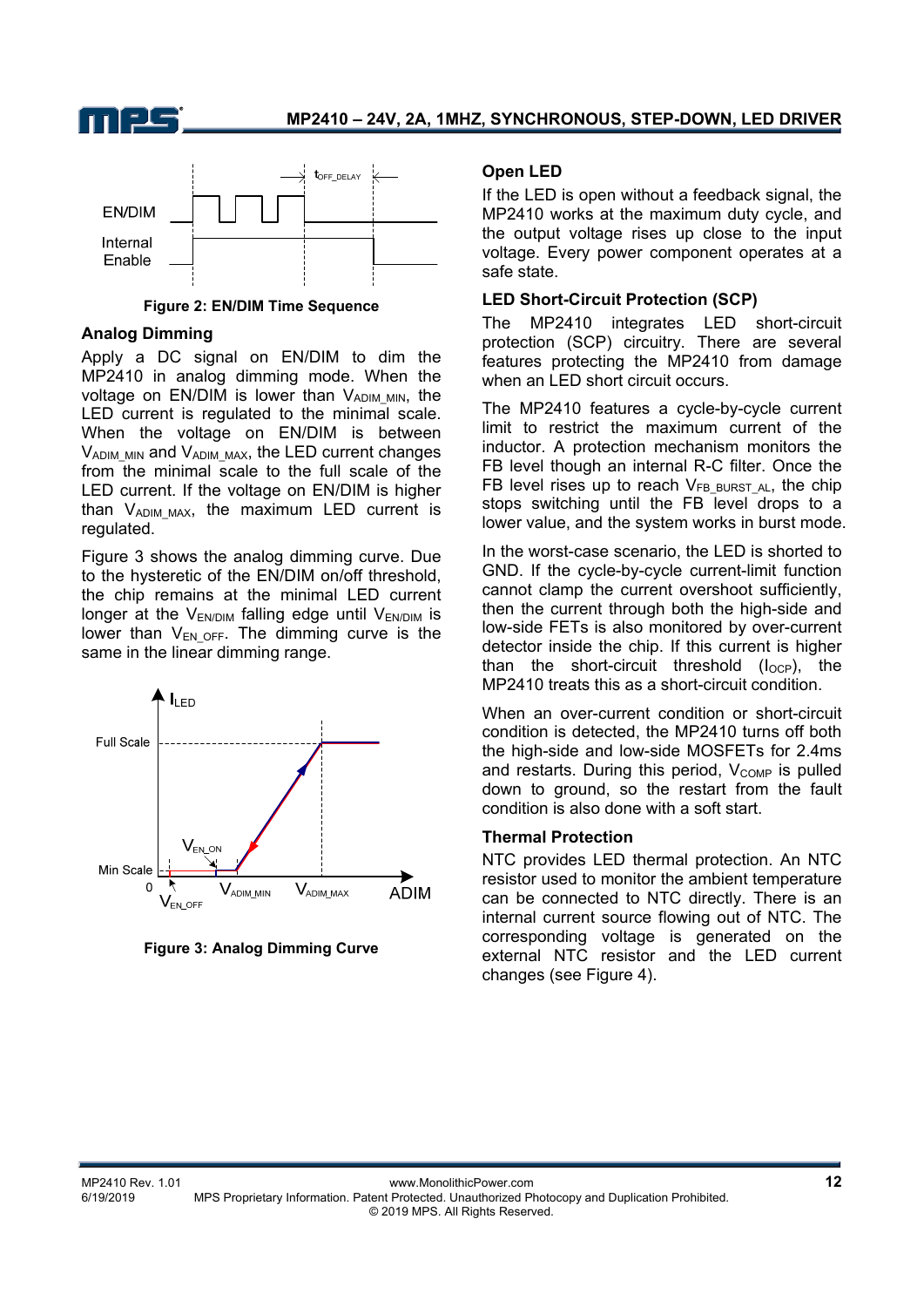

#### **MP2410 – 24V, 2A, 1MHZ, SYNCHRONOUS, STEP-DOWN, LED DRIVER**



**Figure 4: NTC Curve**

The NTC resistance value drops when the ambient temperature rises up. If the NTC voltage drops below  $V_{SD,NTC}$ , the switching stops completely, and the LED current drops to 0A, so the LED lamp can be shut down by pulling NTC down.

Additionally, to protect against any lethal thermal damage, when the inner temperature exceeds the OTP threshold, the MP2410 shuts down the switching cycle with thermal shutdown until the temperature drops to its lower threshold.

#### *PRELIMINARY SPECIFICATIONS SUBJECT TO CHANGE*

#### **Thermal Shutdown**

Thermal shutdown is implemented to prevent the chip from operating at exceedingly high temperatures. When the silicon die temperature is higher than 150°C, OTP shuts down the entire chip. When the temperature is below its lower threshold (typically 90°C), the chip restarts.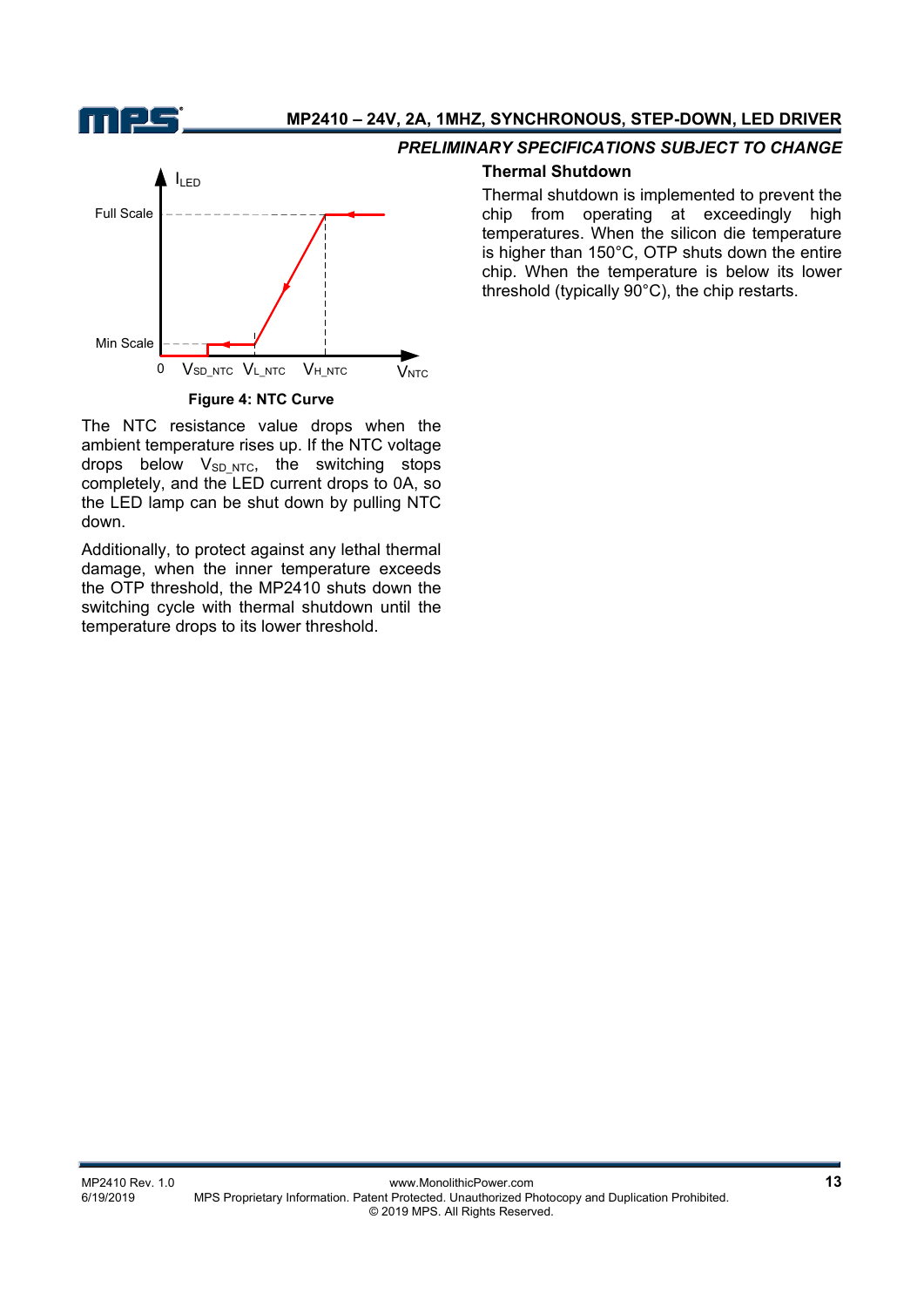

#### **APPLICATION INFORMATION**

#### **Setting the LED Current**

A current sense resistor is inserted between the cathode of LED and GND. The current sense resistor value can be calculated with Equation  $(1):$ 

$$
R_s = \frac{0.1V}{I_{LED}}
$$
 (1)

For 2A LED current output, choose  $R_s = 50$ mΩ.

#### **Selecting the Inductor**

An inductor less than 100µH with a nominal DC current rating at least 25% higher than the maximum load current is recommended for most applications. For the highest efficiency, the inductor's DC resistance should be less than 100mΩ. For most designs, the required inductance value can be derived from Equation  $(2)$ :

$$
L = \frac{V_{\text{out}} \times (V_{\text{in}} - V_{\text{out}})}{V_{\text{in}} \times \Delta I_{\text{L}} \times f_{\text{sw}}}
$$
(2)

Where ∆I<sub>L</sub> is the inductor ripple current.

Choose the inductor ripple current to be 30% of the maximum load current. The maximum inductor peak current can be calculated with Equation (3):

$$
I_{L(MAX)} = I_{LED} + \frac{\Delta I_L}{2}
$$
 (3)

#### **Selecting the Input Capacitor**

The input capacitor reduces the surge current drawn from the input supply and the switching noise from the device. The input capacitor impedance at the switching frequency should be less than the source impedance to prevent the high-frequency switching current from passing through the input. Ceramic capacitors with X5R or X7R dielectrics are highly recommended because of their low ESR and small temperature coefficients. For most applications, a 10µF capacitor is sufficient.

#### **Selecting the Output Capacitor**

The output capacitor keeps the output current ripple small and ensures feedback loop stability. The output capacitor impedance should be low at the switching frequency. Ceramic capacitors with X5R or X7R dielectrics are recommended for their low ESR characteristics. For most applications, a 10µF ceramic capacitor is sufficient.

#### **PCB Layout Guidelines**

Efficient PCB layout is critical for stable operation. For best results, refer to the guidelines below.

- 1. Place the high current paths (GND,  $V_{IN}$ , and SW) very close to the device with short, direct, and wide traces.
- 2. Place the input capacitor as close to IN and GND as possible.
- 3. Place the external feedback resistors next to FB.
- 4. Keep the switch node traces short and away from the feedback network.

For more information, please refer to the related evaluation board datasheet.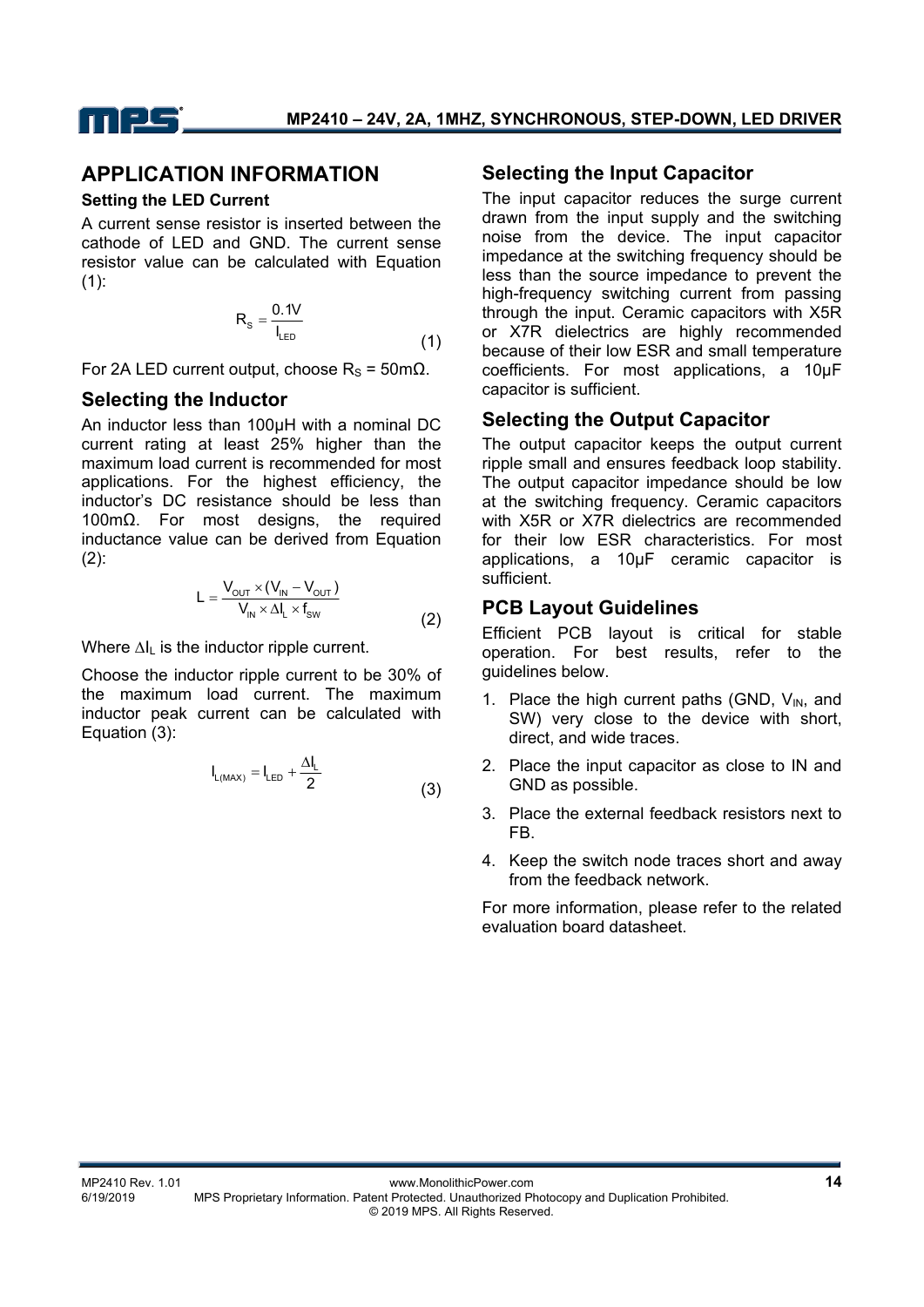

# **TYPICAL APPLICATION CIRCUIT**



Figure 5: Typical Buck Converter Application, V<sub>IN</sub> = 8V to 24V, V<sub>0</sub> = 5.9V, I<sub>LED</sub> = 1.5A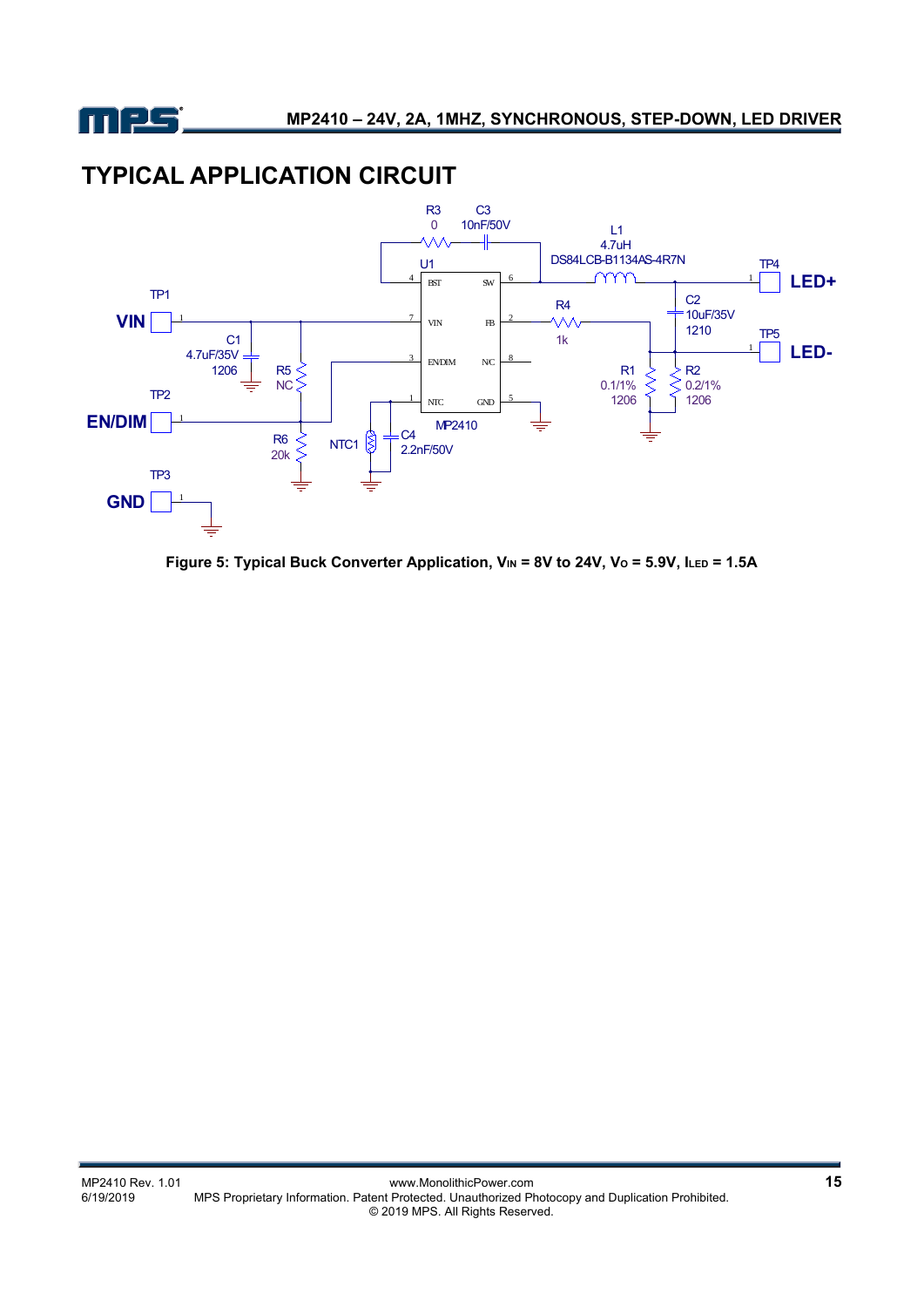

# **PACKAGE INFORMATION**





**TOP VIEW** 



#### **RECOMMENDED LAND PATTERN**





**FRONT VIEW** 

**SIDE VIEW** 

#### **NOTE:**



1) ALL DIMENSIONS ARE IN MILLIMETERS. 2) PACKAGE LENGTH DOES NOT INCLUDE MOLD FLASH, PROTRUSION OR GATE BURR. 3) PACKAGE WIDTH DOES NOT INCLUDE INTERLEAD FLASH OR PROTRUSION. 4) LEAD COPLANARITY (BOTTOM OF LEADS AFTER FORMING) **SHALL BE 0.10 MILLIMETERS MAX.** 5) DRAWING CONFORMS TO JEDEC MO-193, VARIATION AB. 6) DRAWING IS NOT TO SCALE. 7) PIN 1 IS LOWER LEFT PIN WHEN READING TOP MARK FROM LEFT TO RIGHT (SEE EXAMPLE TOP MARK).

**DETAIL "A"** 

Weiter Community Power.com<br>16<br>6/19/2019 MPS Proprietary Information. Patent Protected. Unauthorized Photocopy and Duplication Prohibited. MPS Proprietary Information. Patent Protected. Unauthorized Photocopy and Duplication Prohibited. © 2019 MPS. All Rights Reserved.